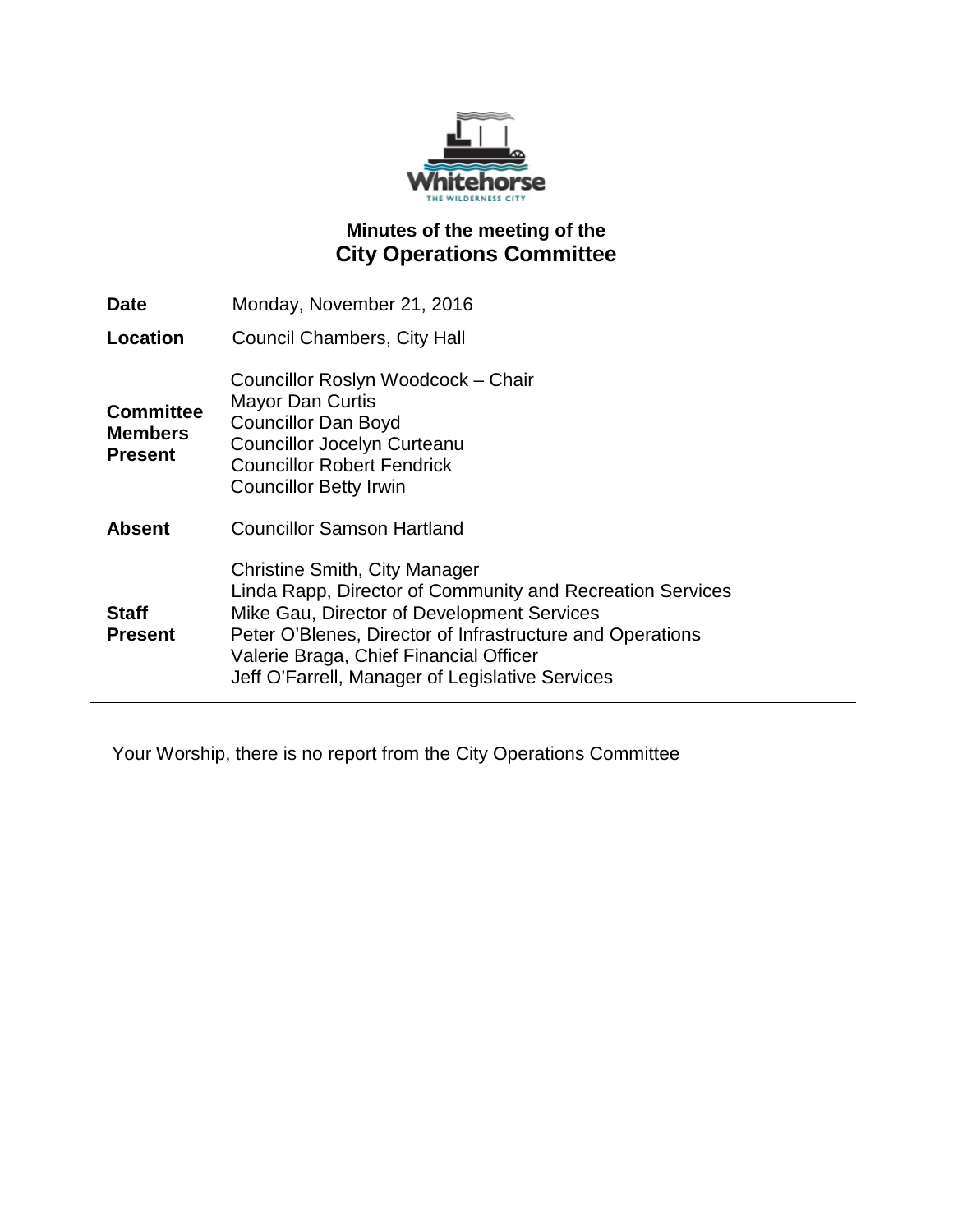

# **Minutes of the meeting of the Community Services Committee**

| <b>Date</b>                                          | Monday, November 21, 2016                                                                                                                                                                                                                                                                          |
|------------------------------------------------------|----------------------------------------------------------------------------------------------------------------------------------------------------------------------------------------------------------------------------------------------------------------------------------------------------|
| Location                                             | <b>Council Chambers, City Hall</b>                                                                                                                                                                                                                                                                 |
| <b>Committee</b><br><b>Members</b><br><b>Present</b> | Councillor Fendrick – Chair<br>Mayor Dan Curtis<br><b>Councillor Dan Boyd</b><br><b>Councillor Jocelyn Curteanu</b><br><b>Councillor Betty Irwin</b><br><b>Councillor Roslyn Woodcock</b>                                                                                                          |
| <b>Absent</b>                                        | <b>Councillor Samson Hartland</b>                                                                                                                                                                                                                                                                  |
| <b>Staff</b><br><b>Present</b>                       | Christine Smith, City Manager<br>Linda Rapp, Director of Community and Recreation Services<br>Mike Gau, Director of Development Services<br>Peter O'Blenes, Director of Infrastructure and Operations<br>Valerie Braga, Chief Financial Officer<br>Jeff O'Farrell, Manager of Legislative Services |

Your Worship, there is no report from the Community Services Committee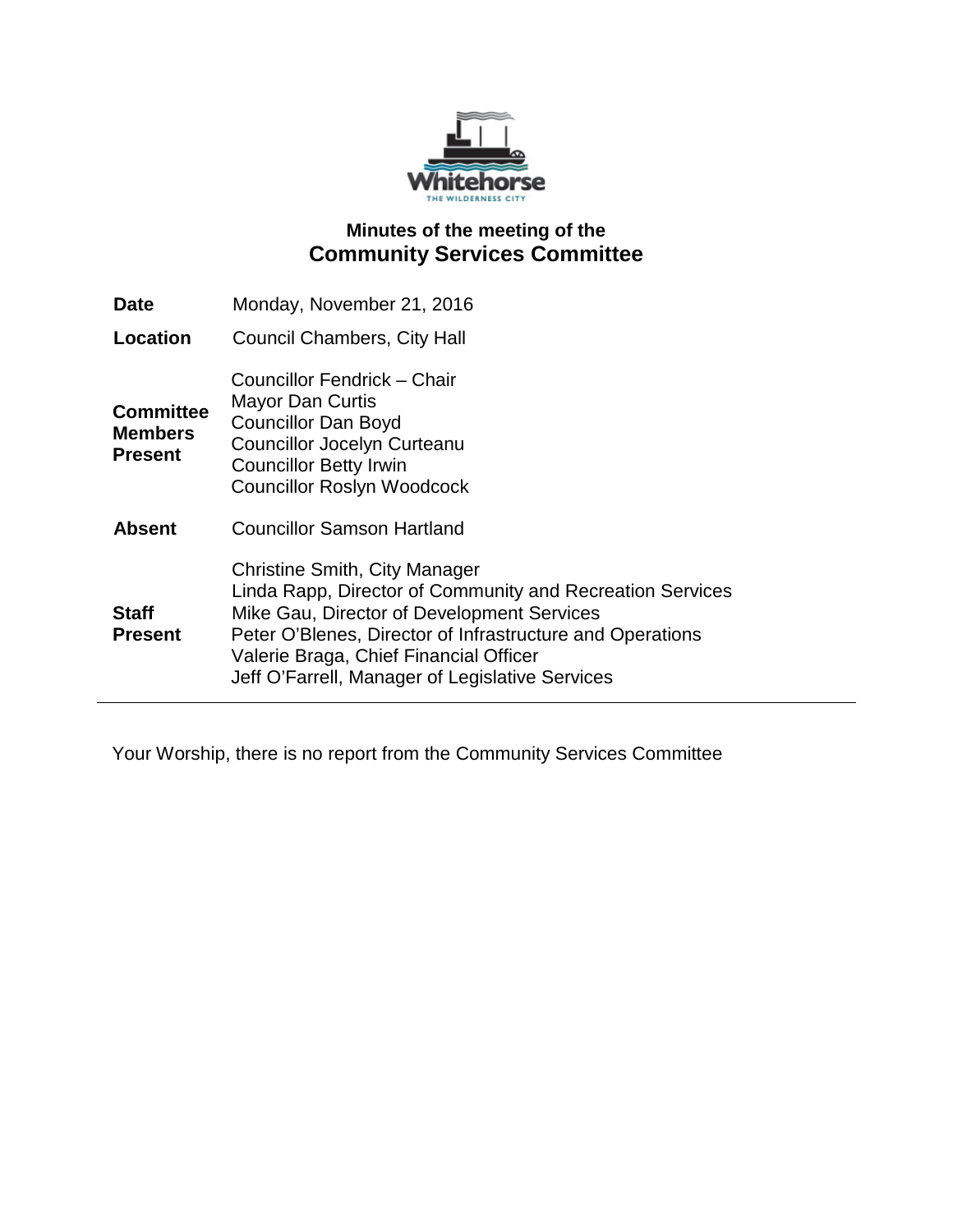

# **Minutes of the meeting of the Public Health and Safety Committee**

| <b>Date</b>                                          | Monday, November 21, 2016                                                                                                                                                                                                                                                                                 |
|------------------------------------------------------|-----------------------------------------------------------------------------------------------------------------------------------------------------------------------------------------------------------------------------------------------------------------------------------------------------------|
| Location                                             | Council Chambers, City Hall                                                                                                                                                                                                                                                                               |
| <b>Committee</b><br><b>Members</b><br><b>Present</b> | Councillor Dan Boyd - Chair<br>Councillor Jocelyn Curteanu - Vice Chair<br><b>Mayor Dan Curtis</b><br><b>Councillor Robert Fendrick</b><br><b>Councillor Betty Irwin</b><br><b>Councillor Roslyn Woodcock</b>                                                                                             |
| <b>Absent</b>                                        | <b>Councillor Samson Hartland</b>                                                                                                                                                                                                                                                                         |
| <b>Staff</b><br><b>Present</b>                       | <b>Christine Smith, City Manager</b><br>Linda Rapp, Director of Community and Recreation Services<br>Mike Gau, Director of Development Services<br>Peter O'Blenes, Director of Infrastructure and Operations<br>Valerie Braga, Chief Financial Officer<br>Jeff O'Farrell, Manager of Legislative Services |

Your Worship, there is no report from the Public Health and Safety Committee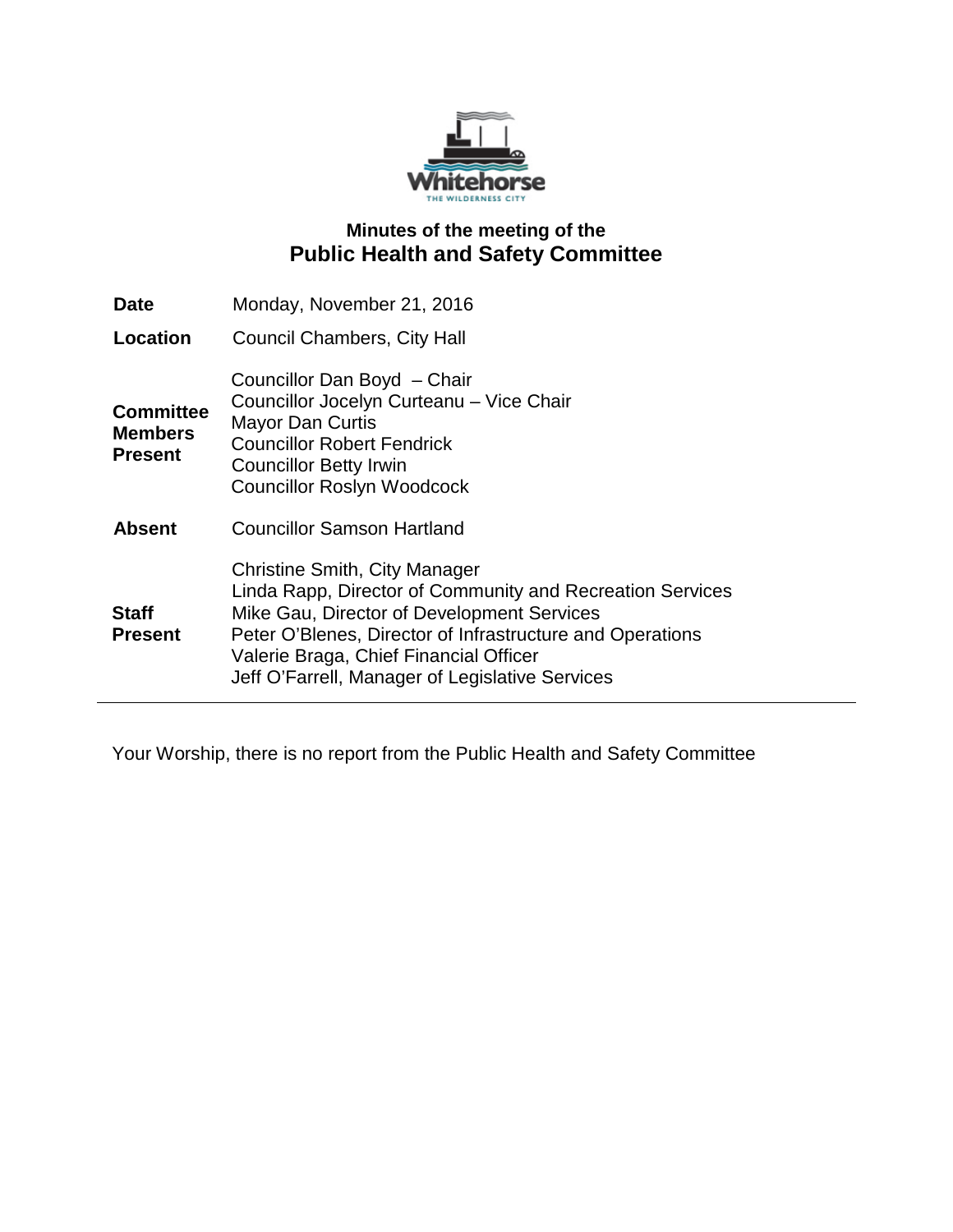

## **Minutes of the meeting of the Development Services Committee**

| <b>Date</b>                                          | Monday, November 21, 2016                                                                                                                                                                                                                                                                                                                                        |
|------------------------------------------------------|------------------------------------------------------------------------------------------------------------------------------------------------------------------------------------------------------------------------------------------------------------------------------------------------------------------------------------------------------------------|
| Location                                             | Council Chambers, City Hall                                                                                                                                                                                                                                                                                                                                      |
| <b>Committee</b><br><b>Members</b><br><b>Present</b> | Councillor Jocelyn Curteanu - Chair<br>Councillor Betty Irwin - Vice Chair<br><b>Mayor Dan Curtis</b><br><b>Councillor Dan Boyd</b><br><b>Councillor Robert Fendrick</b><br><b>Councillor Roslyn Woodcock</b>                                                                                                                                                    |
| <b>Absent</b>                                        | <b>Councillor Samson Hartland</b>                                                                                                                                                                                                                                                                                                                                |
| <b>Staff</b><br><b>Present</b>                       | <b>Christine Smith, City Manager</b><br>Linda Rapp, Director of Community and Recreation Services<br>Mike Gau, Director of Development Services<br>Peter O'Blenes, Director of Infrastructure and Operations<br>Valerie Braga, Chief Financial Officer<br>Jeff O'Farrell, Manager of Legislative Services<br>Jordan Stackhouse, Economic Development Coordinator |

Your Worship, the Development Services Committee respectfully submits the following report:

## **1. Resource Development Preparedness Strategy**

The preparation of a Resource Development Preparedness Study was an action item from the 2015 Community Economic Development Strategy. The purpose of the study is to create a better understanding of the impacts that resource development cycles have on the city and city services. The service impacts examined include demands on infrastructure, recreation, community services and transit, as well as impact items such as taxation and City revenues. The Strategy was released for public feedback in August, and changes were incorporated as a result of input received. The Strategy is now being brought forward for adoption.

## **Recommendation**

THAT the 2016 Resource Development Preparedness Strategy be adopted as a guiding document.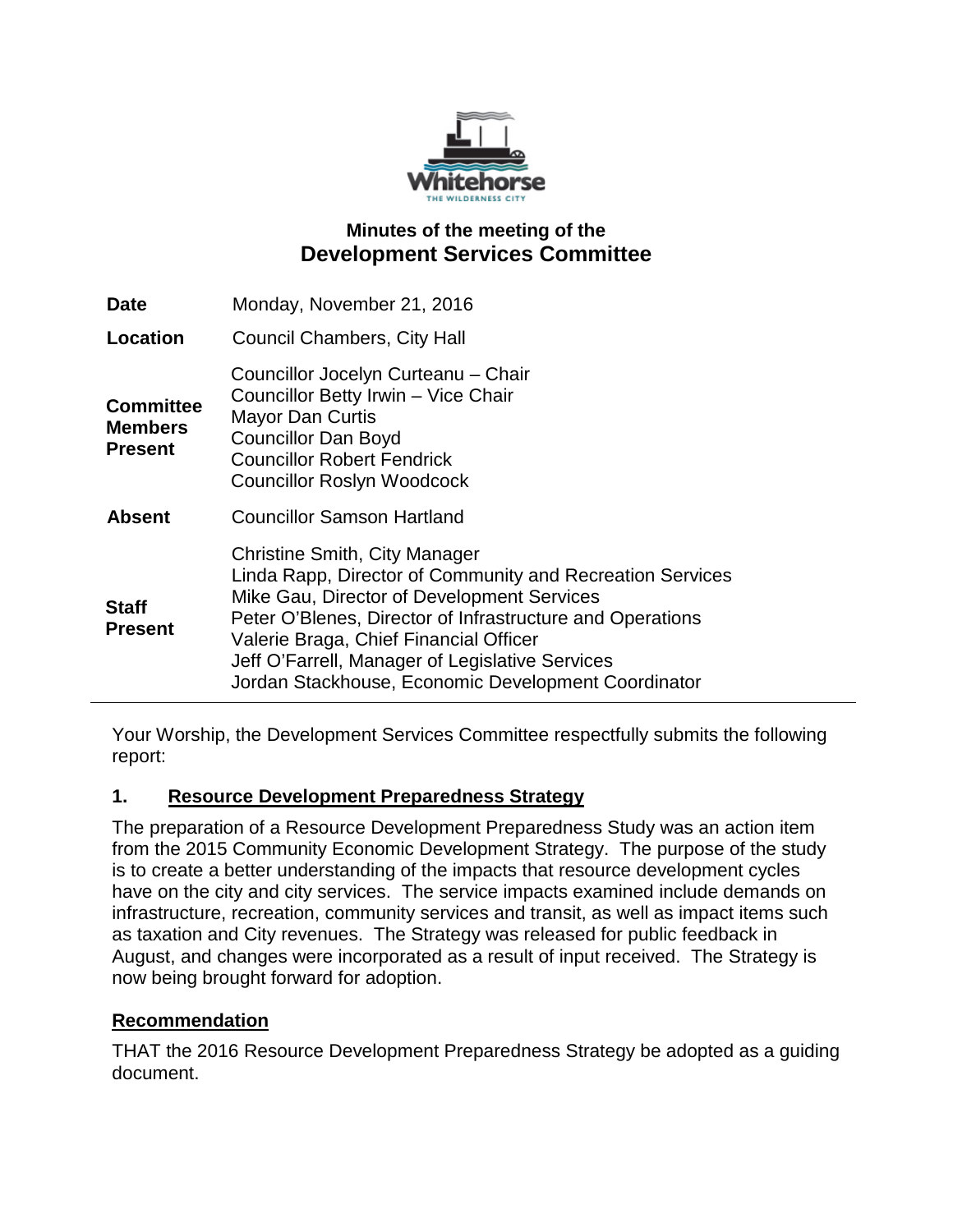#### **2. Downtown Retail and Entertainment Strategy**

In 2006 a retail strategy was adopted to assist the City in supporting the development of the retail sector. One purpose of the strategy was to inform the development of the 2007 Downtown Plan. Updating the strategy at this time is deemed appropriate since the City is embarking on another Downtown planning exercise in 2016 and will begin a review of the Official Community Plan next year. This work is related to economic development and planning, but it also contains recommendations for other departments such as Bylaw, Parks and Community Development, and Recreation. Additionally, the information can help inform overall strategic policy and direction for the City.

In August the Strategy was released for public feedback. Input received resulted in some changes to the document, and the revised Strategy is now being brought forward for adoption.

#### **Recommendation**

THAT the 2016 Downtown Retail and Entertainment Strategy be adopted as a guiding document.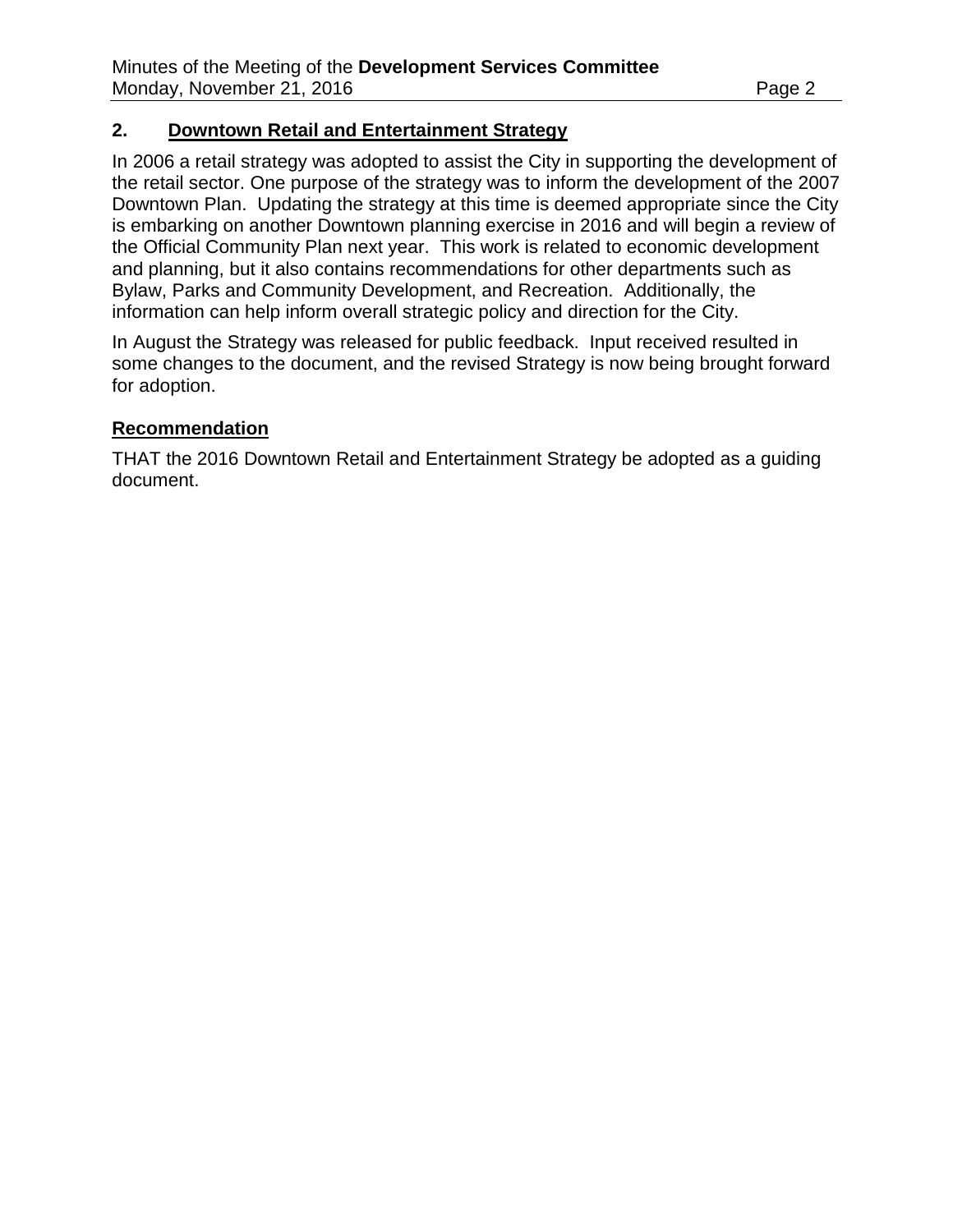

# **Minutes of the meeting of the Corporate Services Committee**

| Monday, November 21, 2016                                                                                                                                                                                                                                                                                                                               |
|---------------------------------------------------------------------------------------------------------------------------------------------------------------------------------------------------------------------------------------------------------------------------------------------------------------------------------------------------------|
| Council Chambers, City Hall                                                                                                                                                                                                                                                                                                                             |
| Councillor Roslyn Woodcock - Chair<br>Councillor Dan Boyd - Vice Chair<br><b>Mayor Dan Curtis</b><br><b>Councillor Jocelyn Curteanu</b><br><b>Councillor Robert Fendrick</b><br><b>Councillor Betty Irwin</b>                                                                                                                                           |
| <b>Councillor Samson Hartland</b>                                                                                                                                                                                                                                                                                                                       |
| <b>Christine Smith, City Manager</b><br>Linda Rapp, Director of Community and Recreation Services<br>Mike Gau, Director of Development Services<br>Peter O'Blenes, Director of Infrastructure and Operations<br>Valerie Braga, Chief Financial Officer<br>Jeff O'Farrell, Manager of Legislative Services<br>Barbara Walker, Manager of Human Resources |
|                                                                                                                                                                                                                                                                                                                                                         |

Your Worship, the Corporate Services Committee respectfully submits the following report:

## **1. Operations Building Financing Plan** – For Information Only

The Operations Building is the first and largest component of what was previously known as the Building Consolidation Project. The funding of the Operations Building component will be accomplished via contribution from reserves in the amount of \$11.6 million, Gas Tax funding in the amount of \$15.2 million, and borrowing the amount of \$18.8 million. Anticipated annual debt servicing cost will not exceed \$1.5 million. An allowance for the annual debt payment from reserves has been established.

Borrowing to this level is well within the limits prescribed under the *Municipal Act* and specifically authorized in the draft Capital Budget Bylaw as per the City's *Debt Management Policy*. A bylaw to authorize the necessary borrowing will come forward to Council as the project progresses.

Overall, funding the Operations Building component as proposed was financially planned for. An allowance has been made within the annual capital spend limits to pay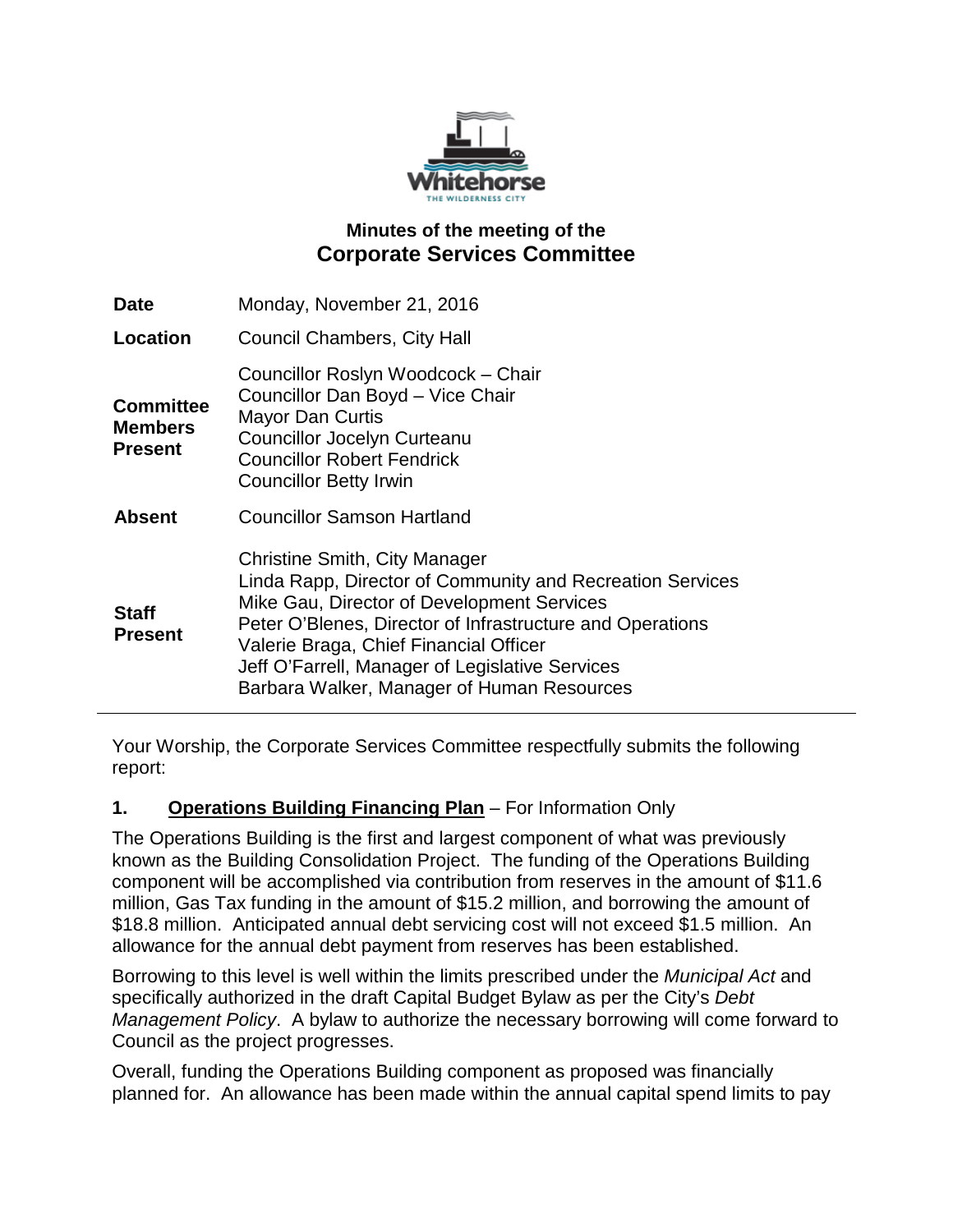the debt servicing costs. The project financing is not anticipated to cause any financial distress to the City.

Committee members raised questions regarding:

- operating costs of the facility;
- the specific amounts in reserve; and
- the rates and terms of borrowing

Committee members discussed the need for clarity regarding operating costs, and also discussed the ineligibility of lease costs from federal infrastructure funding programs.

## **2. Corporate Safety Policy**

The existing Safety Policy came into effect in January 1985 and has never been revised. The supporting Corporate Safety Administrative Directive was first introduced in 1990 and was last updated in 2014. The unique nature of health and safety legislation and the potential impact it has on the City's various work sites makes timely revisions critical. The proposed policy outlines the City's commitment to safety in the workplace.

The proposed policy conforms to recent changes in the language contained in territorial and national guidelines under Occupational Health and Safety legislation. It has been reviewed by administration and the City's internal Safety Committee, and is now ready for adoption by Council.

Committee members asked a number of questions with respect to COR certification, including the costs of achieving and then maintaining certification.

#### **Recommendation**

THAT the Corporate Safety Policy dated November 2016 be adopted as presented.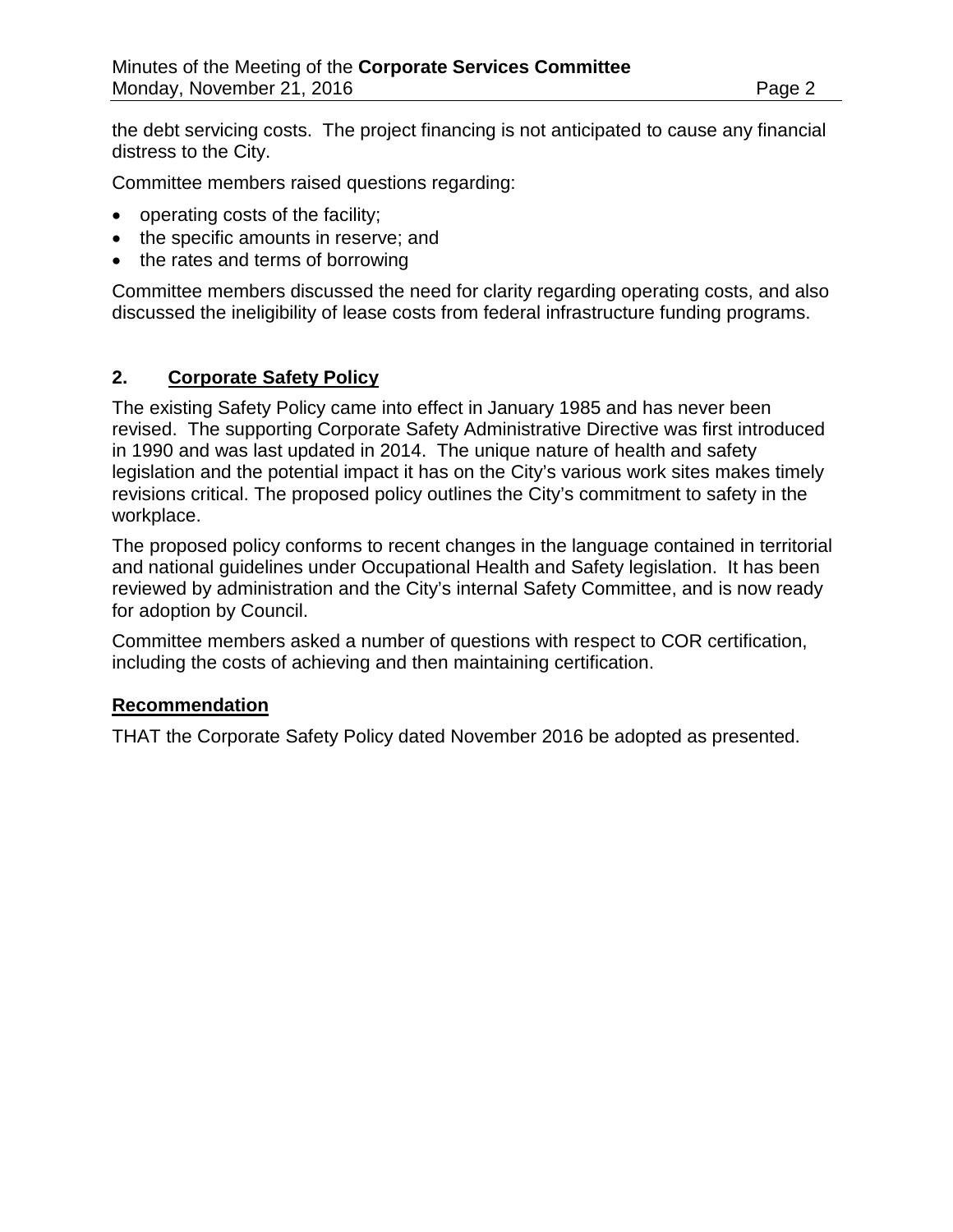

# **Minutes of the meeting of the City Planning Committee**

| Date                                          | Monday, November 21, 2016                                                                                                                                                                                                                                                                                                                               |
|-----------------------------------------------|---------------------------------------------------------------------------------------------------------------------------------------------------------------------------------------------------------------------------------------------------------------------------------------------------------------------------------------------------------|
| Location                                      | <b>Council Chambers, City Hall</b>                                                                                                                                                                                                                                                                                                                      |
| <b>Committee</b><br>Members<br><b>Present</b> | Councillor Betty Irwin - Chair<br><b>Mayor Dan Curtis</b><br><b>Councillor Dan Boyd</b><br><b>Councillor Jocelyn Curteanu</b><br><b>Councillor Robert Fendrick</b><br><b>Councillor Roslyn Woodcock</b>                                                                                                                                                 |
| <b>Absent</b>                                 | <b>Councillor Samson Hartland</b>                                                                                                                                                                                                                                                                                                                       |
| Staff<br><b>Present</b>                       | <b>Christine Smith, City Manager</b><br>Linda Rapp, Director of Community and Recreation Services<br>Mike Gau, Director of Development Services<br>Peter O'Blenes, Director of Infrastructure and Operations<br>Valerie Braga, Chief Financial Officer<br>Jeff O'Farrell, Manager of Legislative Services<br>Patrick Ross, Manager of Planning Services |

Your Worship, the City Planning Committee respectfully submits the following report:

## **1. Proposed Development on Hawkins Street** – For Information Only

Michael Pounder addressed the Committee to speak to the proposed bylaw to amend the zoning at 305 Hawkins Street. He provided a history of the area and the subject lot.

## **2. Public Hearing Report – Zoning Amendment, Cousins Airfield Road**

The owner of the property at 19 Cousins Airfield Road has applied for a zoning amendment to allow for country residential use. The property is currently zoned Highway Commercial but is used exclusively as a residence. If the rezoning is approved, the owner plans to subdivide the property to create one additional lot.

One person appeared at the public hearing to suggest that land in the area should be reserved for other purposes and this zoning amendment should be put on hold. The future intended use of the publicly-owned land in this area can be examined in the upcoming Official Community Plan Review process. If Highway Commercial uses are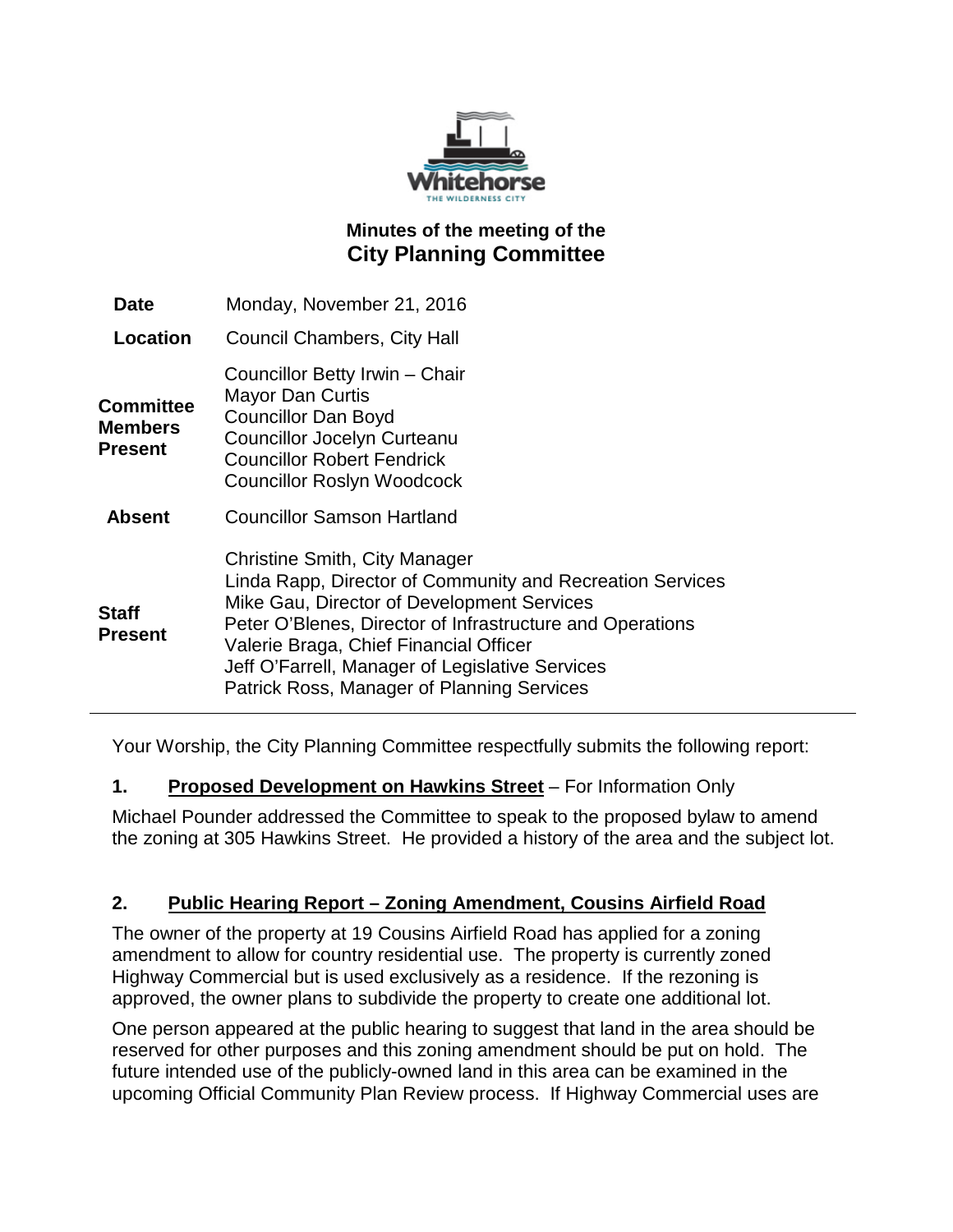deemed appropriate in this area, they would likely be accommodated on vacant land adjacent to the Alaska Highway. There is no reason to delay this zoning amendment to allow further study.

## **Recommendation**

THAT Bylaw 2016-31, a bylaw to amend the zoning at 19 Cousins Airfield Road from Highway Commercial to Country Residential 1, be brought forward for second and third reading under the bylaw process

## **3. Land Sale and Transfer – Nijmegan Road**

During the design process for the redevelopment of Takhini North, four lots on Nijmegan Road were identified as being under sized. By utilizing portions of closed road rights-ofway, the owners of these properties can enlarge their lots to bring them into compliance with the minimum lot size requirements of the Zoning Bylaw. The property owners have indicated their desire to purchase parcels as enlargement areas to their properties, and have signed land sale agreements with the City. The land will be sold at fair market value and subsequently consolidated with the existing lots. All costs associated with the appraisal, consolidation, land survey and legal fees will be the responsibility of the property owners.

#### **Recommendation**

THAT Bylaw 2016-38, a bylaw to authorize the sale and transfer of land in Takhini North to allow for the enlargement of four properties on Nijmegan Road, be brought forward for consideration under the bylaw process

## **4. Naming the Pine Street Neighbourhood Park**

A neighbourhood park on Pine Street in Porter Creek has been in place for many years. The Porter Creek Community Association has requested that the park and rink be officially named the "Pine Street Citizens' Park". In accordance with naming and addressing guidelines, the City contacted appropriate government agencies, First Nations and relevant service providers with respect to the proposed name for this neighbourhood park. No concerns were expressed regarding the proposed renaming.

## **Recommendation**

THAT Bylaw 2016-40, a bylaw to officially name the existing playground and rink in the Pine Street area of Porter Creek, be brought forward for due consideration under the bylaw process.